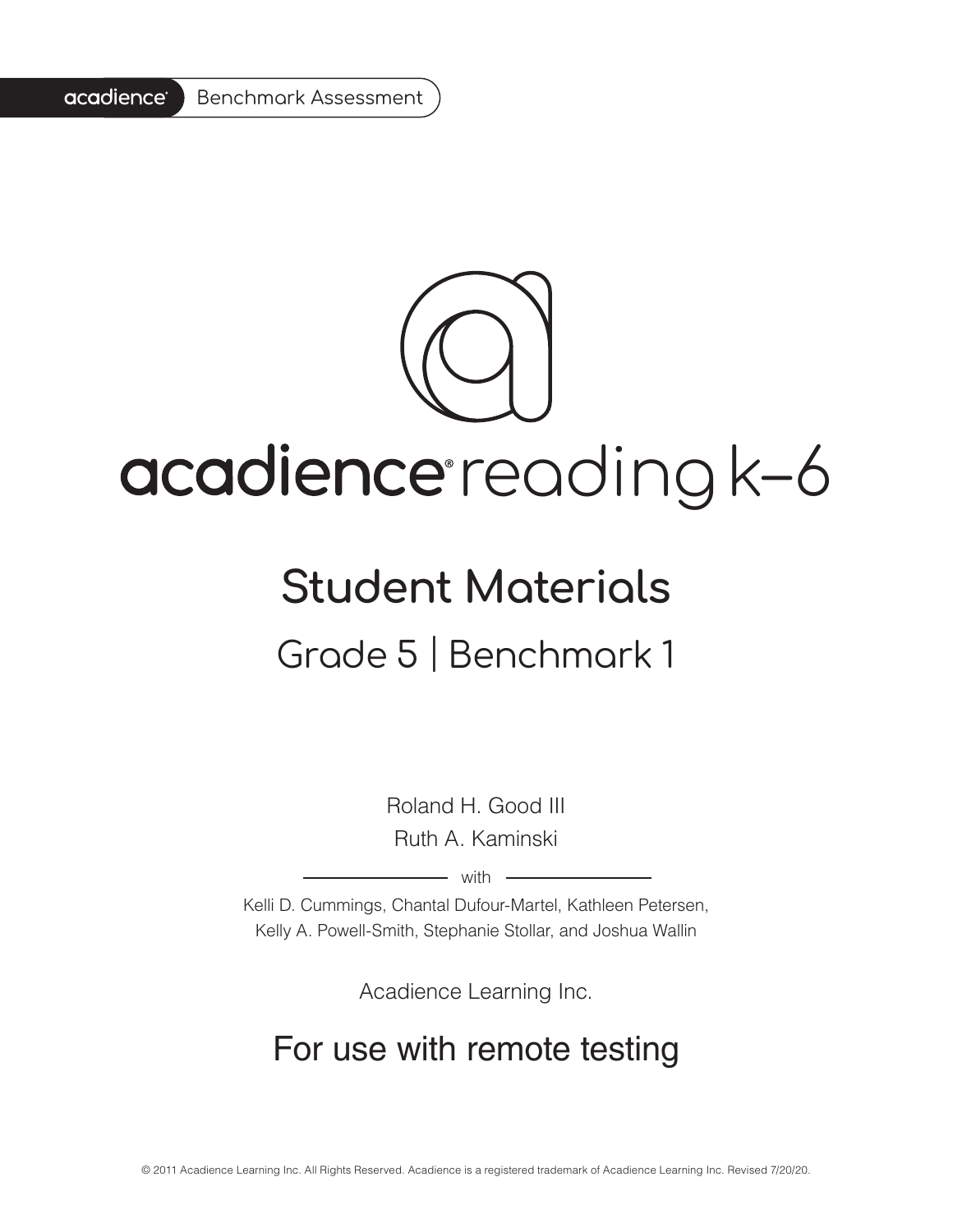#### **The Land Bridge**

 During the last ice age, the world looked much different than it does today. Nearly all the land was covered with huge sheets of ice or glaciers. Most of the world's water was trapped in these glaciers, and the water level of the seas was low. A vast amount of land was above the water.

The narrow waterway between Asia and North America, the Bering Strait, was mostly exposed land at that time. The land formed a narrow bridge that connected Asia with North America. This land bridge was cold and flat, and was covered by grass and shrubs. Before the formation of the land bridge, early people who wanted to travel to North America had to go by boat. Very few people actually made the voyage over the water. Many more people traveled to North America when they were able to walk across the land bridge.

After crossing the land bridge, the earliest people found themselves in an unfamiliar land where there were no other inhabitants. These first people had to search for food and water. If they were to survive, they also had to locate materials that they could use to fashion tools.

There are no written accounts of these early people. Scientists who want to know how they lived must seek clues in the things they left behind. Today, it is believed that the movement to the new world took place over a long period of time. The earliest people most likely came to the new world as they followed migrating animals.

After many thousands of years, the climate began to change, causing much of the ice to melt. The land bridge flooded and the Bering Strait became a waterway once again. The two continents became separated and the land bridge was no more. Those who wanted to journey between the continents would have to travel by boat or find a new way to travel.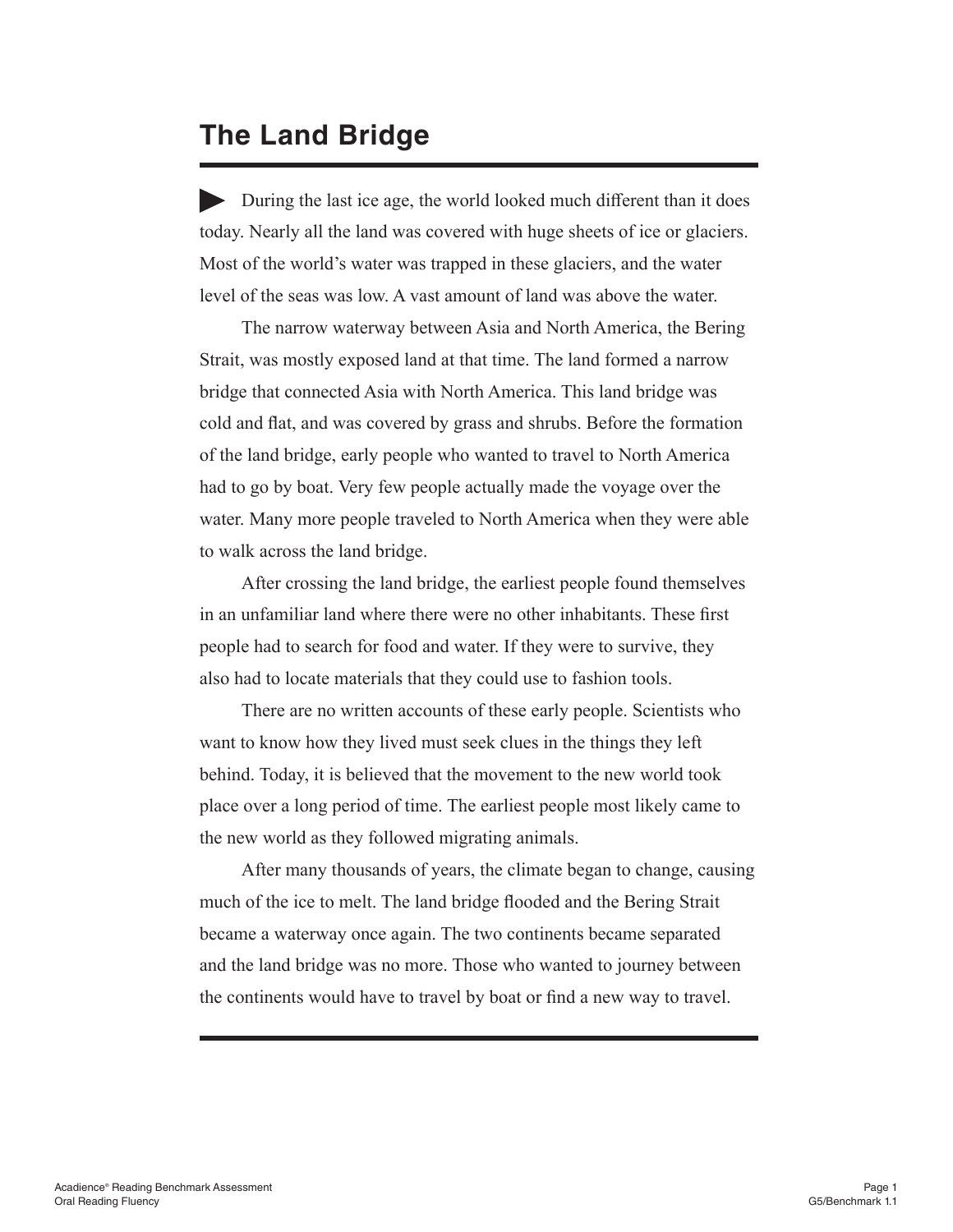#### **The Crow and the Pitcher**

Once there lived a sleek, black crow. Crow's shiny feathers glistened in the sunlight, and his yellow eyes sparkled like precious jewels. Crow was so strong that he frequently flew for hundreds of miles without stopping.

 One day, Crow was flying along when he started to feel thirsty. He dropped to a low altitude to search for something refreshing to drink. Suddenly, he spied a pitcher of water sitting on a barnyard fence. The fence was in the shade, shielded from the sun by a towering oak tree. "That water should make a nice, cool drink," thought Crow.

 Crow landed on the fence and examined the tempting pitcher. He saw that it was about half full of water. However, no matter how hard he tried, he could not reach the water with his beak. Crow was frustrated, but he wasn't ready to give up. He knew if he considered the situation carefully he would be able to find a solution.

Crow considered overturning the pitcher, hoping that the water would spill so he could drink it. He rejected that idea, fearing that all the water would flow away before he could get any. "It would be a shame to waste this treat," Crow thought. He looked all around for some more ideas, and saw some shiny pebbles lying on the ground. Looking at them, Crow finally had the inspiration he had been looking for.

Crow picked up the pebbles one by one with his beak and dropped them into the pitcher. Every time he dropped a pebble into the pitcher, the water level rose higher. Eventually, the water level was high enough for Crow to take a long, refreshing gulp of water. He was very pleased with himself. "No obstacle is too challenging if I think long enough and hard enough about how to resolve it," thought Crow.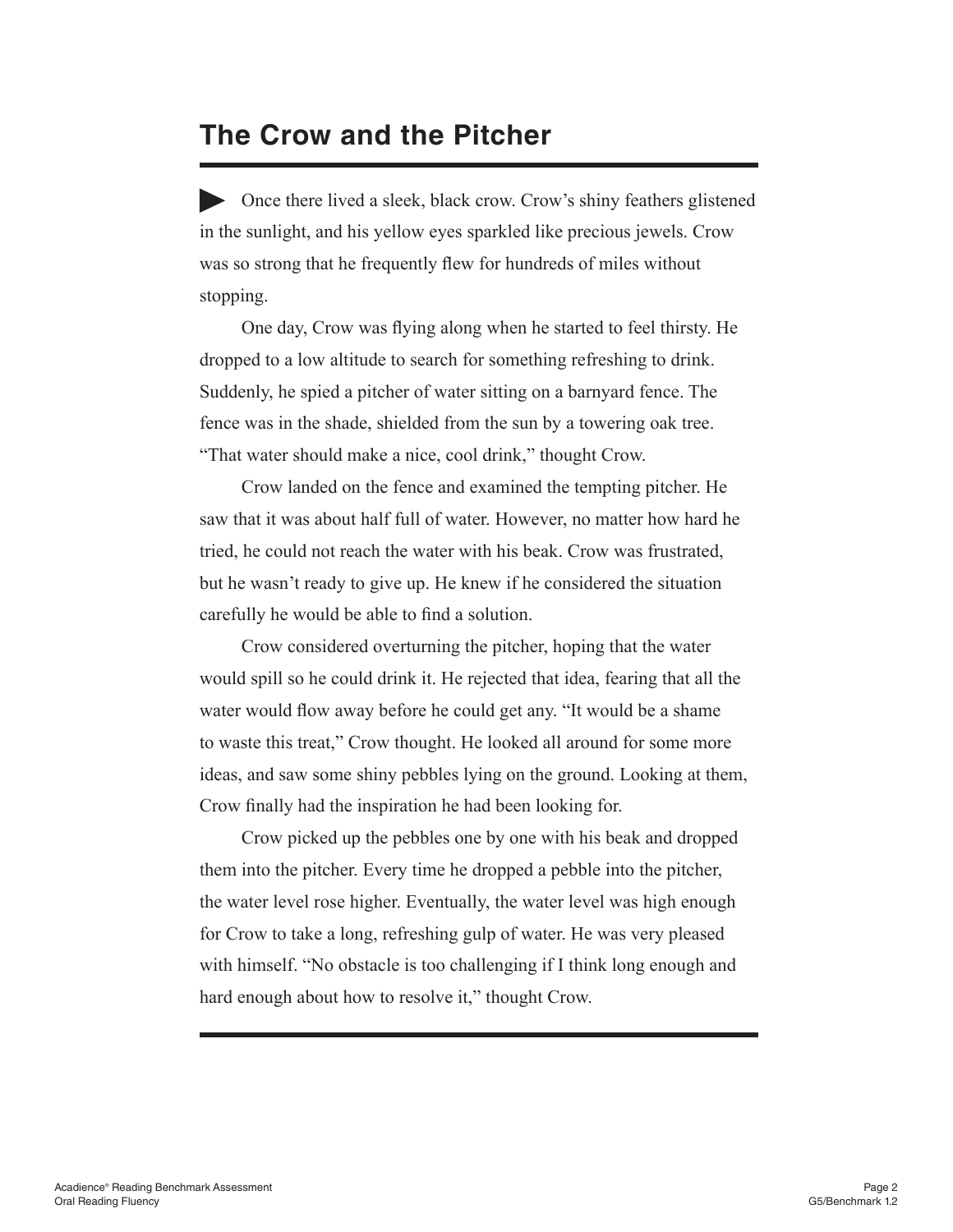#### **Recycling Tires**

If you look around, you will see tires everywhere. There are tires on automobiles and trucks, and there are tires on motorcycles and airplanes. Eventually, all these tires will be thrown away, creating a huge mountain of tires. You might be surprised to learn that old tires are one of the biggest and most challenging sources of trash. The piles of old tires frequently become home to mosquitoes and other insects that carry disease. Discarded tires are a dangerous fire hazard. The pollution caused by tire fires is very harmful to the environment. Because old tires don't decay, they are a problem that will be around for a long, long time.

Those who care about the environment are worried about the large volume of old tires. They are researching ways to recycle and reuse the rubber in tires. That way they can keep old tires out of landfills and protect the environment. One way to recycle the rubber is to heat the tires in a special oven. The oven does not allow any oxygen in and allows few pollutants out. The recycled rubber can then be used for new products like shoes and even sweaters. Recycling the rubber also produces oil that people can use as fuel. Fuel from tires can produce as much energy as coal or oil and is often used to power major factories.

Not all tires need to be recycled, many can be reused. Scrap tires can be placed around bridges to protect them from flood damage. Some tires are cut into pieces and fashioned into sandals or used in roads. Shredded tires can be used to make walls that reduce the noise from highways for people who live nearby. Shredded tires can even make railroad ties to reduce our need for trees.

I hope you will see tires in a whole new light. The tire on your automobile might eventually be used for the shoes on your feet or the asphalt on the road you walk on to get to school.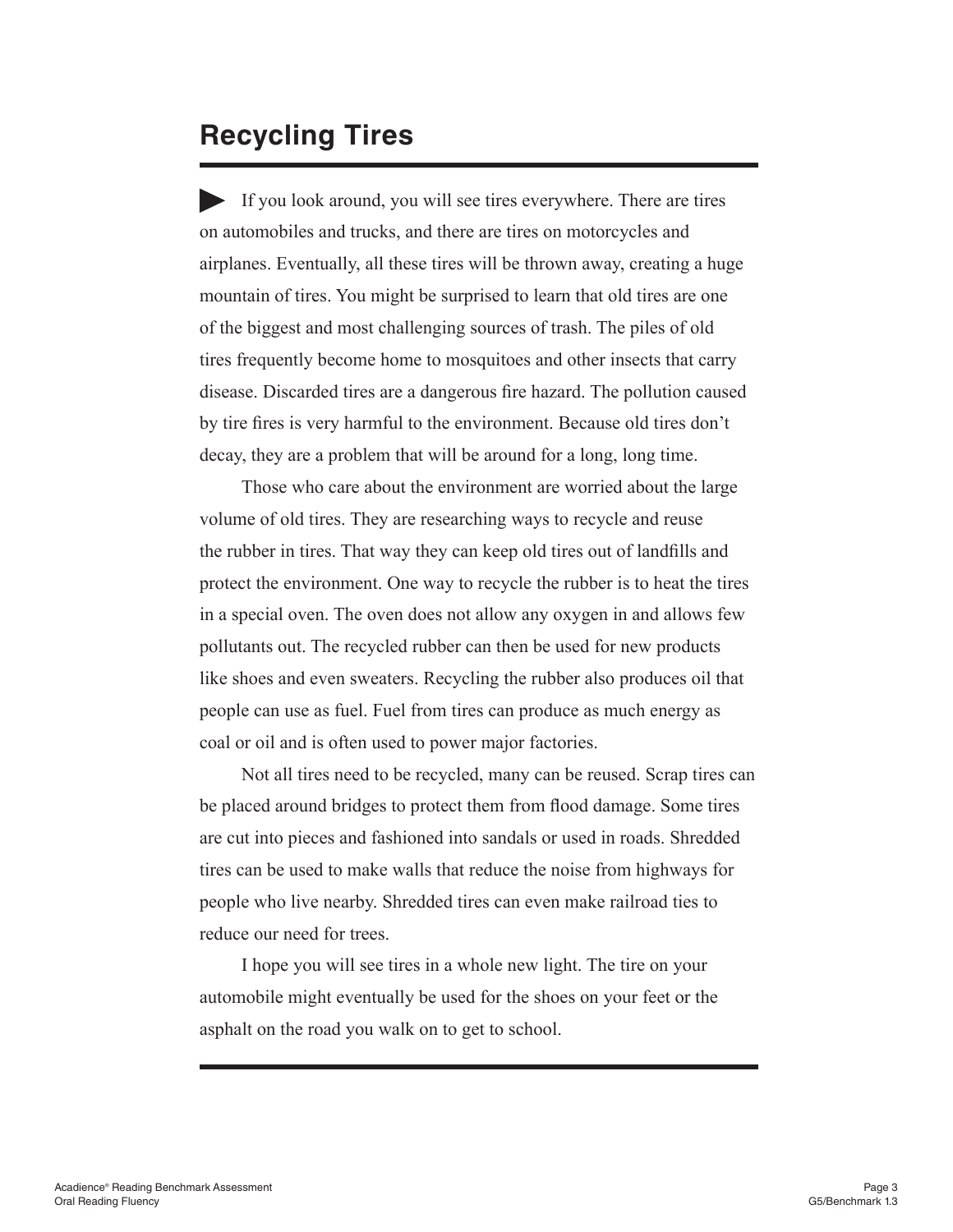#### acadience<sup>®</sup> Benchmark Assessment

## **1**

÷,

Name: \_\_\_\_\_\_\_\_\_\_\_\_\_\_\_\_\_\_\_\_\_\_\_\_\_\_\_\_\_\_\_\_\_\_\_\_\_\_\_\_\_\_\_\_\_\_\_\_\_\_\_\_\_\_\_\_\_\_\_\_\_\_\_\_\_\_\_\_\_\_\_\_\_\_\_\_\_\_\_\_\_\_\_\_\_\_\_\_\_\_\_\_\_\_\_\_\_\_\_\_\_\_\_

#### Practice 1

|                                                                   | home |  |
|-------------------------------------------------------------------|------|--|
| After playing in the dirt, Sam went   summer   to wash her hands. |      |  |
|                                                                   | was  |  |
|                                                                   |      |  |

#### Practice 2

| On her way home, she   sleep | chair<br>saw | an ice cream truck. |
|------------------------------|--------------|---------------------|
|------------------------------|--------------|---------------------|



| C:  |  |
|-----|--|
| Ŀ.  |  |
| AS: |  |

**G5/Benchmark 1**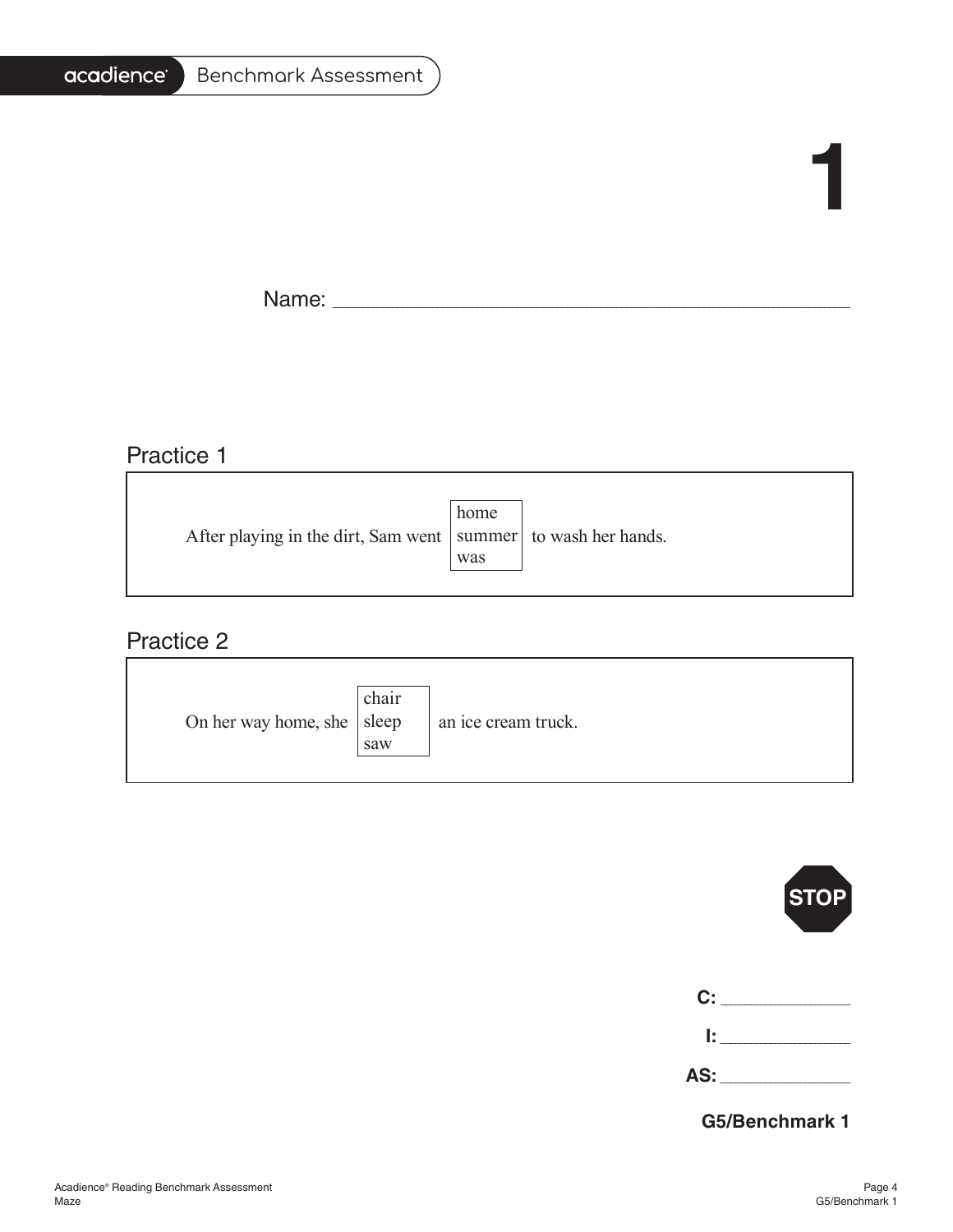#### A Train Trip to Remember

Several months ago, my father told me that he and I would take a train trip together this summer.

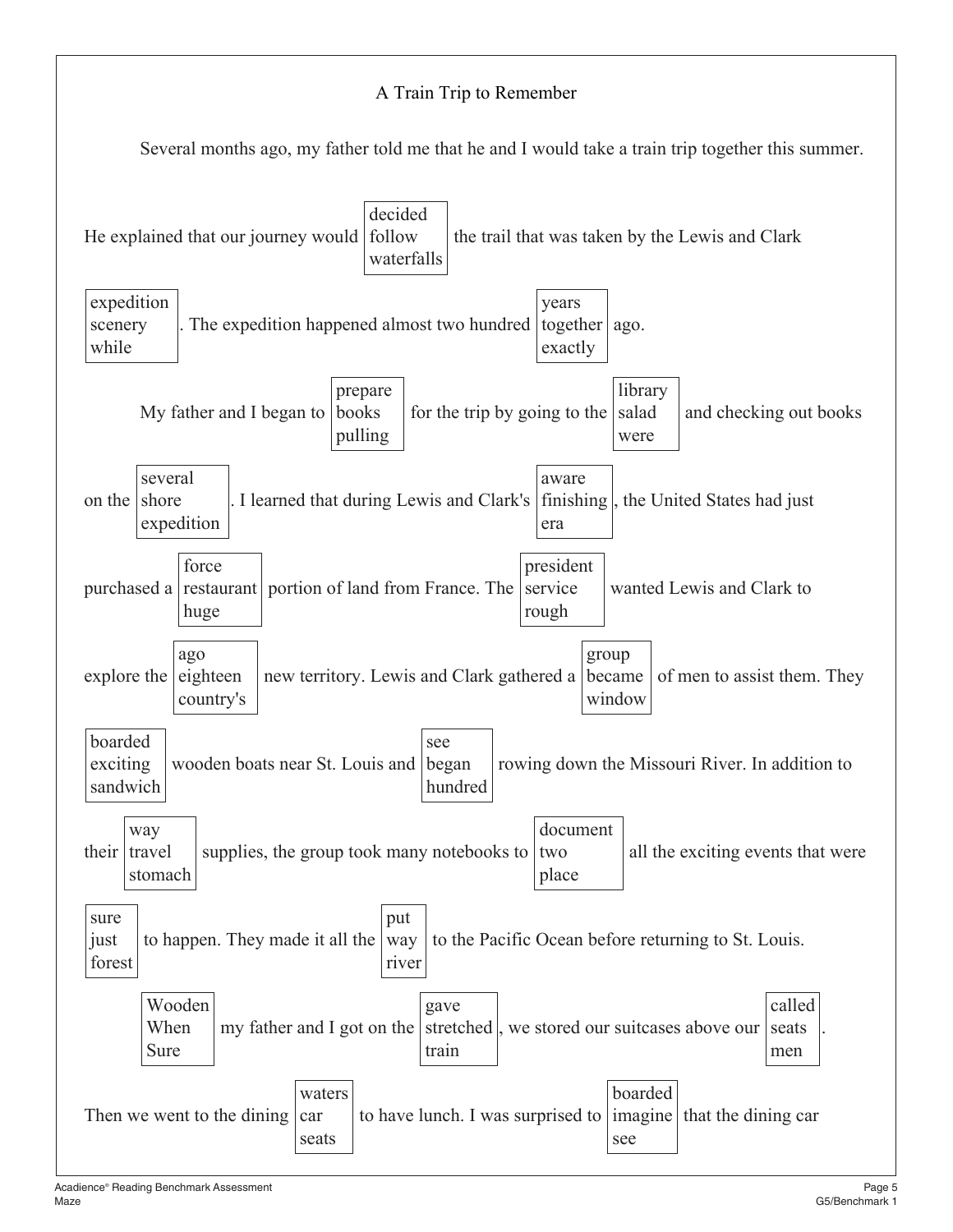